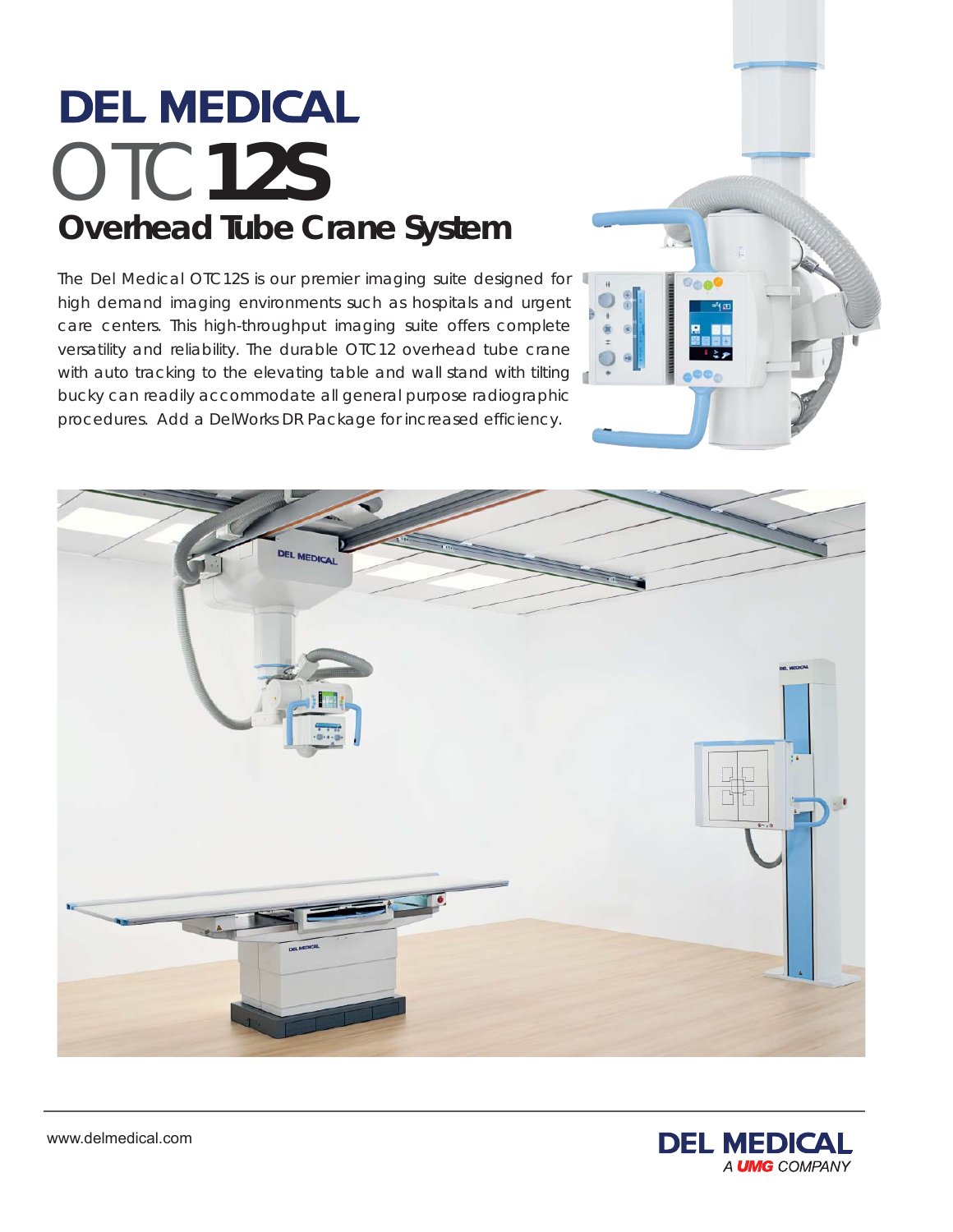## **DEL MEDICAL** OTC**12S**  Overhead Tube Crane System

### OTC**12** Overhead Tube Crane

This overhead mounted support allows for the most flexible and affordable configuration choices in radiography. Sturdy and reliable, it is ideal for high-throughput environments such as hospitals, emergency rooms and high volume out patient facilities.

- Touch screen display for SID, angulation and generator control
- ACSS (Automatic Cassette Size Sensing)
- Motorized vertical axis
- Auto tracking to table and wall stand
- Telescoping arm allows for small focus-to-ceiling distance
- Ergonomic design with easy movements for fast, accurate positioning
- Electromagnetic lock for telescopic lift and transverse track
- Integrated lock function
- Automatic collimator with laser line localizer and integrated measuring tape
- 600kHU 0.6-1.0mm x-ray tube



## RAD **TC**

Elevating Table

The Del Medical RAD TC is a versatile elevating table with four-way float and motorized height adjustment.

Features include:

- The table locks and height adjustment are controlled via a footswitch that can be programmed to the user's needs during the installation process
- For improved patient access, an optional second kick switch can be mounted to the backside of the table
- Ergonomically rounded edges on bucky tray for patient and operator safety
- Patients up to 6ft-2in (190cm) in height and 617lb (280kg) in weight can be examined from head to toe without repositioning
- The Automatic Exposure Control System helps to avoid repeat exposures



*The cassette holder is designed for single handed operation*

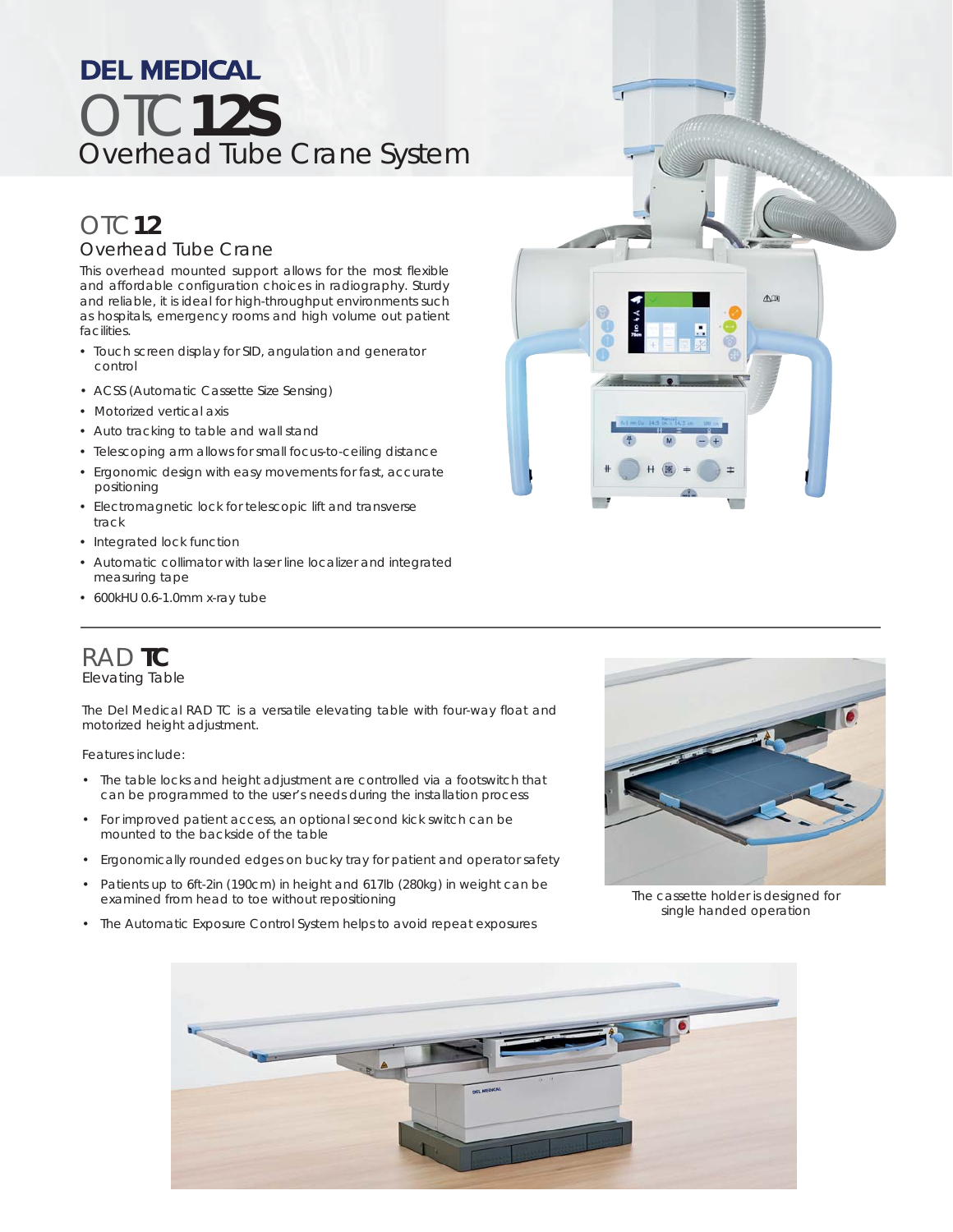## WS**04**

Tilting Wall Stand

- Tracking unit for motorized movement of X-ray tube assembly
- Tiltable bucky from +90° (horizontal position) to –20°
- Large vertical travel range allows exposures of patients up to 6ft-1in (190cm) height
- Receptor lowers to floor to accommodate a full range of upright radiographic procedures
- Accessible from left or right with easy ergonomic one-hand operation
- Patient handgrips, two lateral and one removeable overhead
- Counter balanced for smooth vertical movement









### **IT Series Generator**

- IT 55, 65 or 80kW, three phase, high frequency generator
- Anatomical programming
- Membrane console
- Plus Package (heat calculator and AEC)
- Flexible interfacing for DR systems
- Optional console versions:
	- Touch screen panel
	- Key console with organ program option
	- Mini-console for DR

### **DELWORKS DR**

Add a DelWorks DR Upgrade Package for a completely integrated digital system for increased efficiency. Choose from a variety of fixed or portable, tethered or wireless, flat panel detector(s) complete with DELWORKS acquisition and processing workstation and software. Please contact us for complete details on our DR upgrade packages.